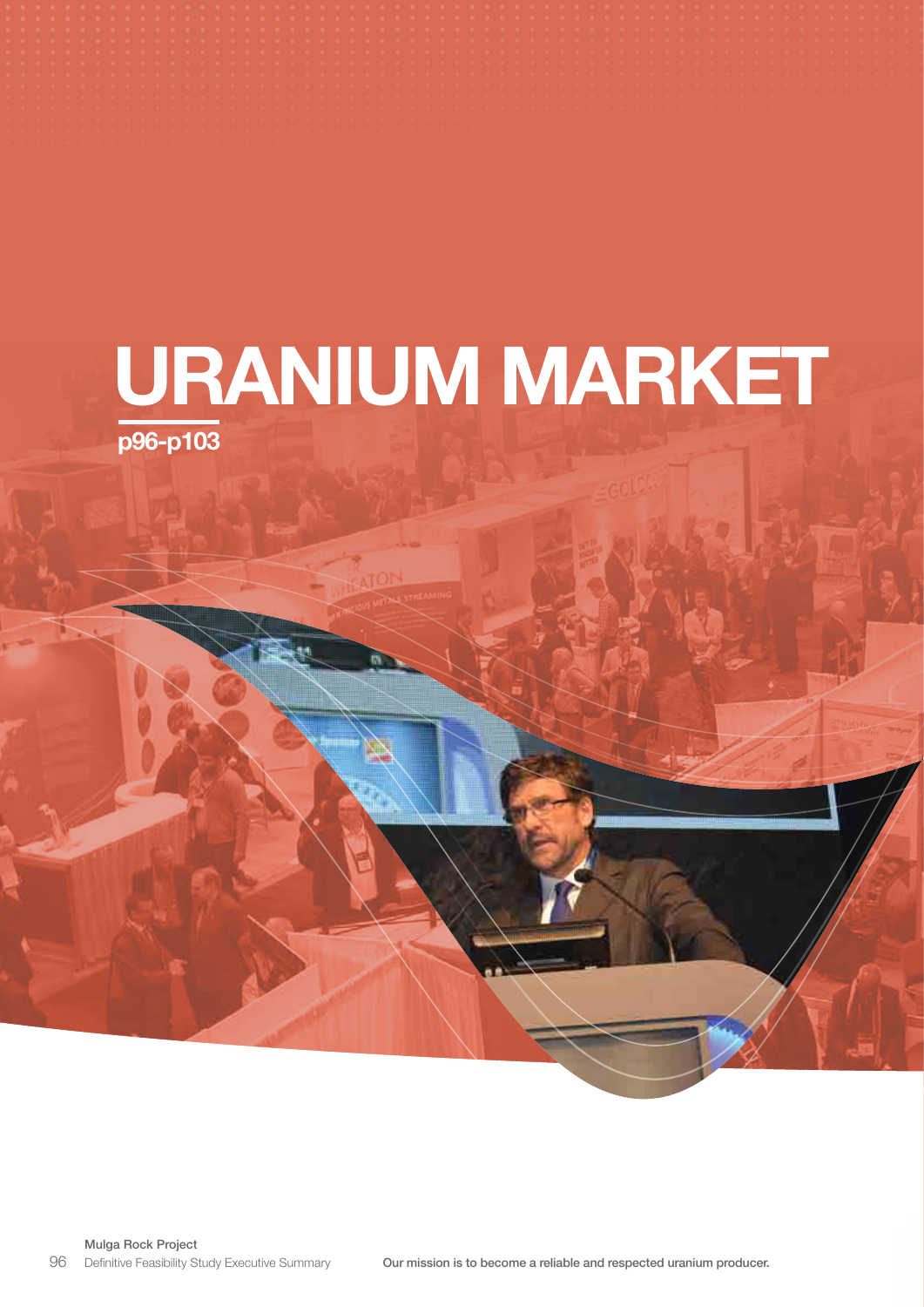## **Highlights**

Photo credit: pdac.ca/convention and envisiondigitalphoto.com

Almost all uranium is sold on long-term contracts directly between miners and the utilities; these contracts are confidential and have a very limited relationship with the oft-quoted 'spot price'.

As contracts continue to roll off, higher cost producers will need to 'reposition'. Global stockpiles might be able to sustain demand in the short term, however, this is not a sustainable strategy.

Nuclear generating capacity is expected to increase by 38% in the next decade.

Current and growing future demand for nuclear power means existing mines must remain open and new mines need to come on stream.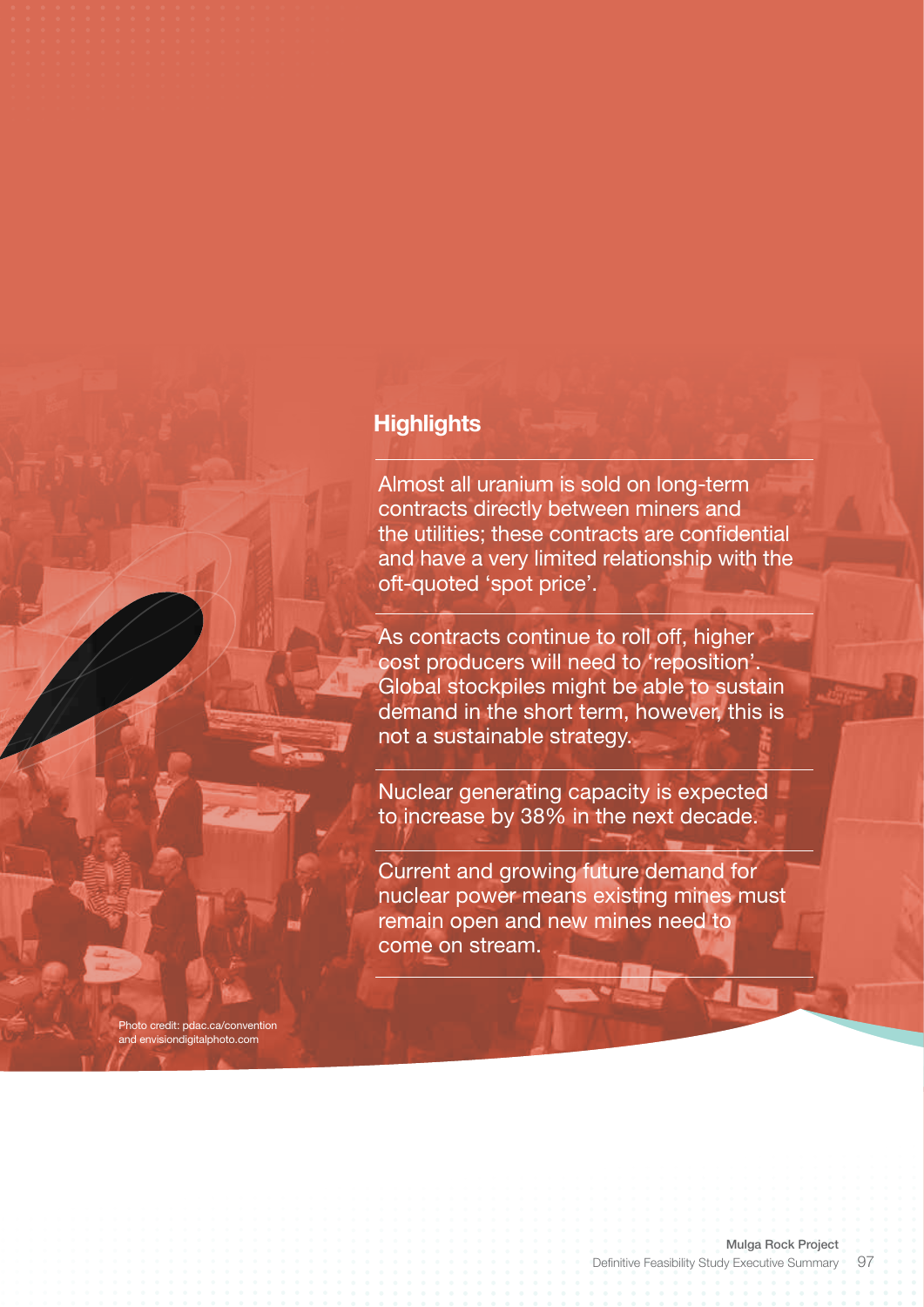# AS LONG-TERM CONTRACT PRICES INEVITABLY CORRECT, VIMY'S MULGA ROCK PROJECT WILL BECOME A STRATEGICALLY IMPORTANT URANIUM MINE.

#### URANIUM MARKET

The nuclear industry is a somewhat closed club and as a result, many investment analysts often overlook the subtle nuances within the uranium market. For example, an emphasis by some commentators on the 'spot' uranium price belies a fuller understanding of the more important, but less visible, 'long-term contract' market. Moreover, the uranium market is not like typical metal markets in that there is no clearing house like the London Metal Exchange. Almost all uranium is sold on long-term contracts directly between the miners and the utilities; these contracts are confidential and have a very limited relationship with the oft-quoted 'spot price'. However, the spot price is the only visible measure of the uranium price and so has a huge influence on not only market sentiment, but has also created unrealistically low expectations on the part of utilities regarding fair long-term contract prices.

Owing to the mostly conflicting, and therefore mostly incorrect, publicly available data, Vimy has embarked on its own detailed view on the current and future state of the long-term contract market. Various development scenarios are considered for the growth of nuclear power over the period and these scenarios are then converted into an associated UOC demand estimate.

The present uranium market pricing mechanism, both in proposed new contracts and the current spot price, would be inadequate to sustain production of current global uranium demand in a normal metals market. However, most uranium miners are shielded by a portfolio of long-term contracts written at a time of historically high uranium prices. But over the next few years, many of these contracts come to an end and so the industry is entering a period of re-adjustment as the disconnect between utilities and the uranium miners begins to play out.

This situation was demonstrated through the significant announcement by Cameco Corporation (TSX:CCO) on 8 November 2017 about the suspension of operations at the McArthur River Mine in Saskatchewan for ten months from January 2018 (CCO 69.8% ownership).

This single mine produced 18Mlbs  $U_3O_8$  in 2016 and contributes 11% of global primary uranium supply. It is also one of the lowest cost producers on Vimy's uranium cost curve (Figure 13.1). Yet, as Cameco admits, the favourable contracts are running out and it is necessary to reposition the company to sustain cash flows.

Furthermore, on 4 December 2017 Kazatomprom announced a 20% reduction in annual production over the next three years, and approximately 10Mlbs U3O8 in 2018 alone. When combined, these are significant reductions amounting to 18% of global uranium production.

As contracts continue to roll off, the higher cost producers will also need to 'reposition' and while global stockpiles might be able to sustain demand in the short term, this is not a sustainable strategy. Current and growing future demand for nuclear power means existing mines must remain open, and new mines need to come on stream.

As long-term contract prices inevitably correct to sustain and grow primary supply uranium production, Vimy's Mulga Rock Project will become a significant and strategically important uranium mine.

#### NUCLEAR FUEL CYCLE

All uranium mines produce a uranium oxide concentrate referred to as UOC, but with slightly differing chemical composition depending on the uranium process used (i.e.  $UO_4$ ,  $UO_3$ ,  $U_3O_8$ ). In any event, all UOC is normalised to  $U_3O_8$  for reporting purposes and this section will refer only to U<sub>3</sub>O<sub>8</sub> or UOC interchangeably.

To prepare uranium for use in a nuclear reactor, it undergoes mining and milling, conversion, enrichment and fuel fabrication for use in the reactor. These steps make up the 'front end' of the nuclear fuel cycle.

Figure 13.2 shows the 'nuclear fuel cycle' and a full description is available on the World Nuclear Association website.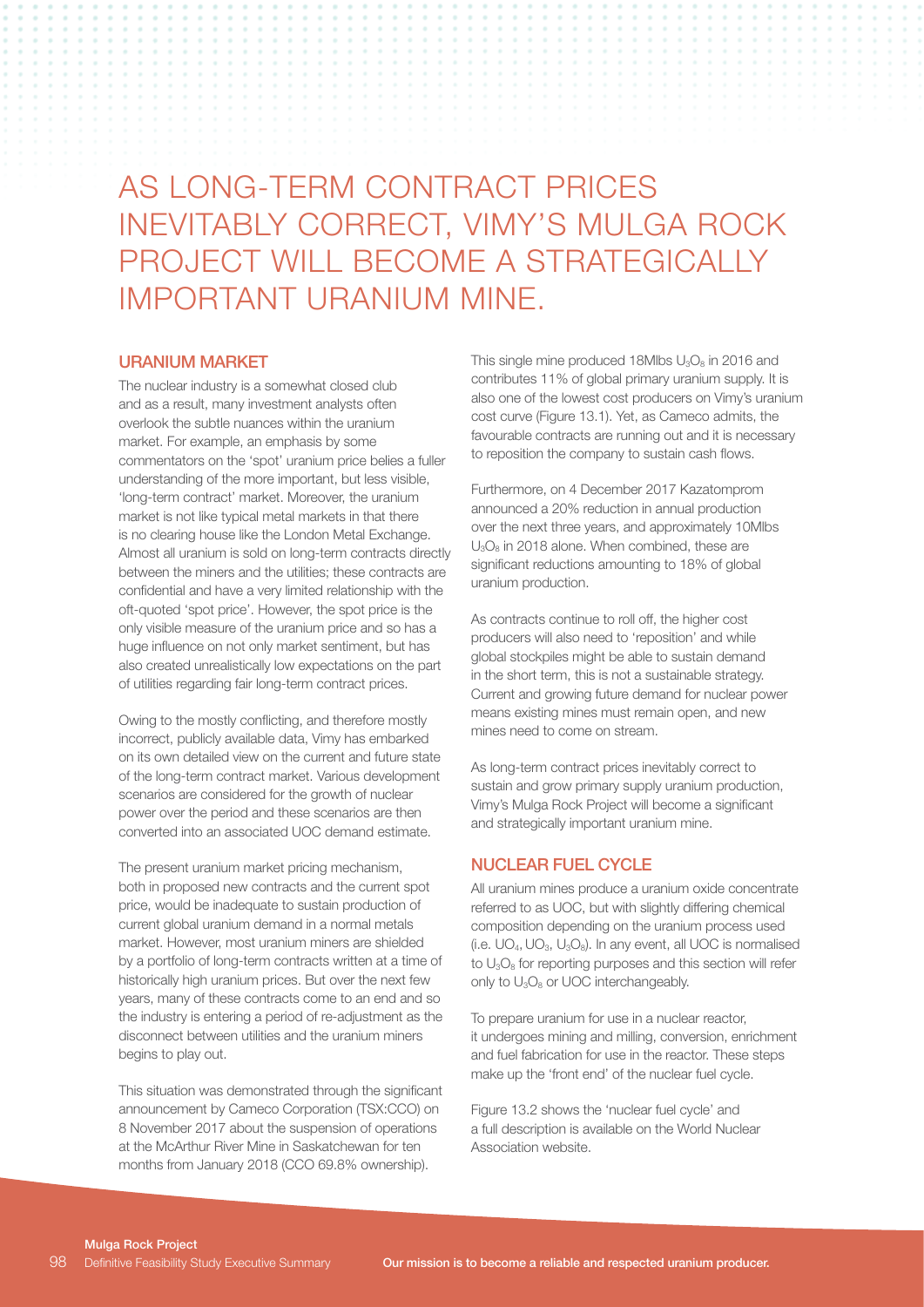

Figure 13.1: Estimated 2017 'All-In Sustaining Cost' of Global Uranium Production - showing Vimy's Demand Cases (Lower, Base, Upper)

Source: Company Data + Analysts' Views + Vimy Calculations, US Energy Information Administration | 2016 U Marketing Annual Report

Uranium sold by Australian mining companies can only be used as fuel in nuclear reactors. Reactors typically burn circa 27t of uranium fuel for each GW of electricity produced. This requires circa 200 tonnes, or 440,000lb of UOC to go into the front end of the fuel cycle.



Figure 13.2: The Nuclear Fuel Cycle Courtesy of World Nuclear Association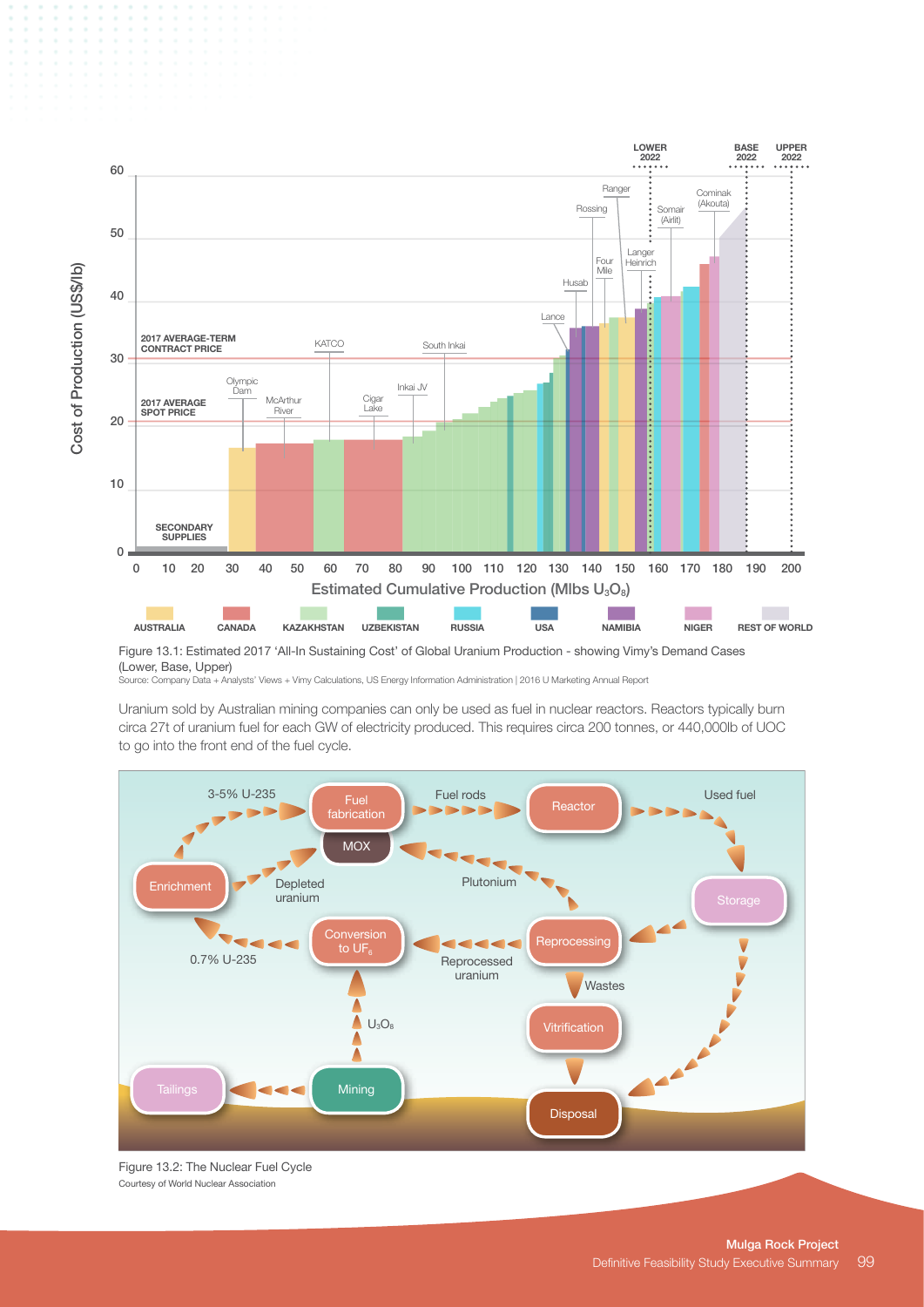#### NUCLEAR CAPACITY DEVELOPMENTS

Vimy has developed three scenarios (Base, Upper and Lower) for the development and growth of nuclear capacity. The Company considered the two main variables to total nuclear capacity: new reactors coming on line, and existing reactors being retired.

These are predictable factors as any new reactor coming into operation will have been through a long lead-in and once in the construction phase is subject only to possible construction delays. Reactor life is also relatively long-term and predictable, although life extensions/early retirement decisions can be made with only a few years' notice.

Refurbishments and extensions, particularly in the OECD nations with aging nuclear fleets, will certainly play a bigger role moving forward.

In completing our demand model, Vimy considered five key issues:

- » The restart of Japan's nuclear reactors - Japan restarts 55% of its pre-Fukushima reactor fleet (26 GWe)
	- Japan will source all of its uranium requirements from existing stocks
- » China's nuclear build program
	- Inland program commences from 2020
	- Chinese build capacity increases
- » France's continued support of nuclear energy - provides 75% of France's electricity
	- Germany's experience pushes France's timing of their reduction of nuclear to 2035
- » American plans to sustain its existing nuclear fleet - Nuclear provides 20% of electricity and 60% of its non-emitting electricity generation
	- USA comprises 26% of uranium demand; (40% from Kazakhstan, 40% from Canada)
- » The adoption of nuclear energy by new players particularly in the Middle East and non-OECD countries
	- Non-OECD 'superpowers' Russia, China, and India are ramping up nuclear
	- Middle Eastern countries building and/or considering nuclear power.



Mulga Rock Project Definitive Feasibility Study Executive Summary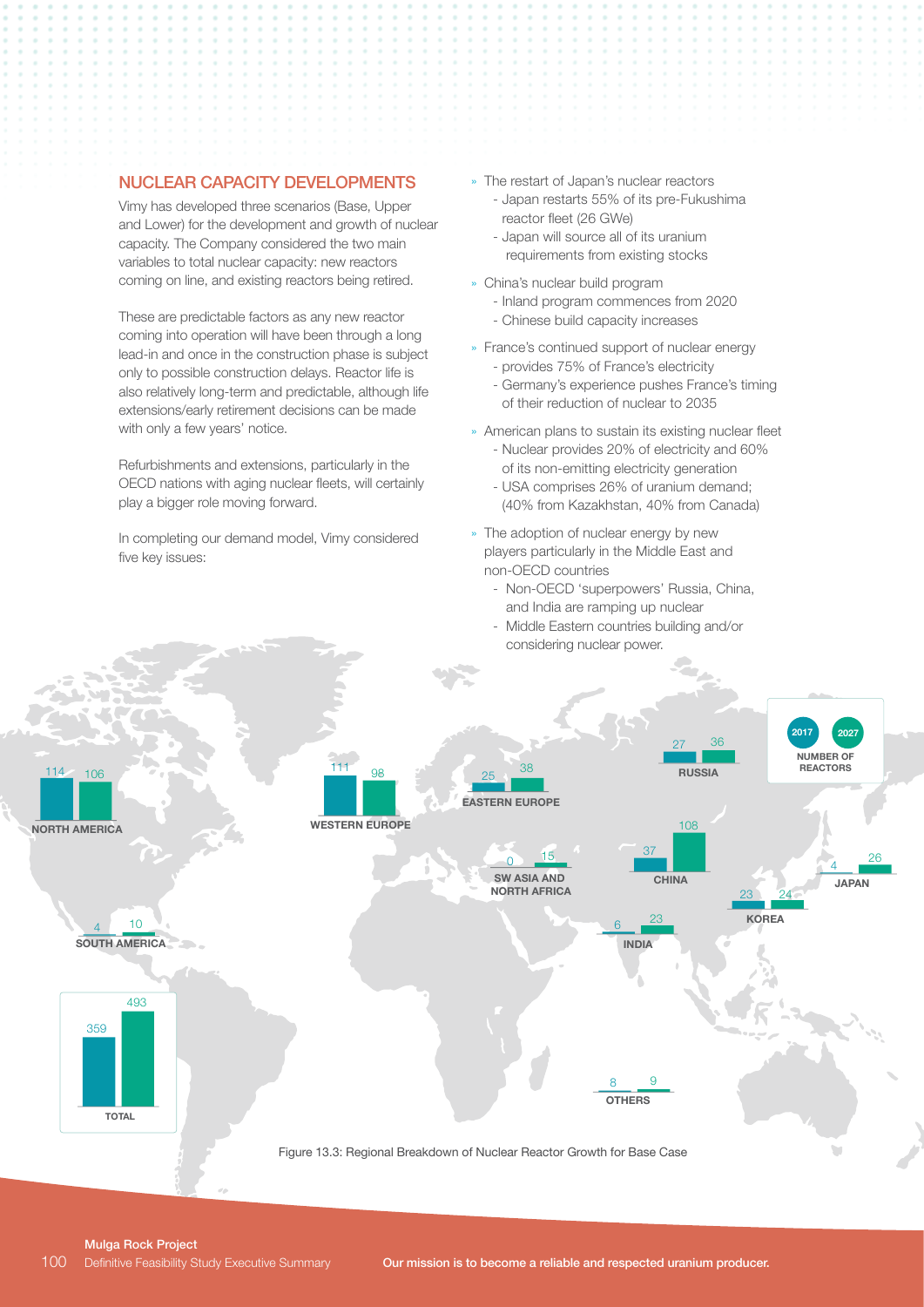

### DEVELOPMENT SCENARIOS

The three nuclear capacity development scenarios were then converted into three scenarios for expected demand of UOC.

The Base Case uses information from the current build programs and planned developments against expected retirements based on announced closure plans and current licencing practices. The Lower and Upper Cases then assess other variables which will cause variation from the Base. This modelling of nuclear capacity growth was done country by country and by individual reactors within each country.

The Base Case was fundamentally conservative as when a range of possibilities was assessed, the modelling used the outcome that had the lowest nuclear capacity (e.g. build times).

The Lower Case assumed all green-left political posturing would be put into effect (i.e. France, Korea), and modelled possible delays to Japanese restarts and global build start-ups.

The Upper Case assumed no politically-based closures and assumed new builds, refurbishments, and restarts being done exactly as scheduled rather than factoring in delays typical of the recent past, which was done for the Base Case.

Vimy's Base Case scenario shows 3.3% annual growth out to 2030 (compared to the World Nuclear Association's 1.7%) and is based on growth from China, India, Russia, Japanese restarts, and the Middle East. China, Russia, and Korea also have aggressive export plans to Eastern Europe and Southeast Asia.

Popular cultural pessimism about nuclear power's prospects is largely derived from the perspective of OECD economies where cheap gas and governments' financial support for renewables has undermined the economics of nuclear power as well as emboldening anti-nuclear sentiment. But growth in nuclear capacity is predominantly in the non-OECD countries that need rapidly increased electricity generating capacity without the corresponding pollution and where nuclear is in competition with coal. The difference in this outlook is starkly illustrated by comparing OECD countries with non-OECD countries as shown in Figure 13.4.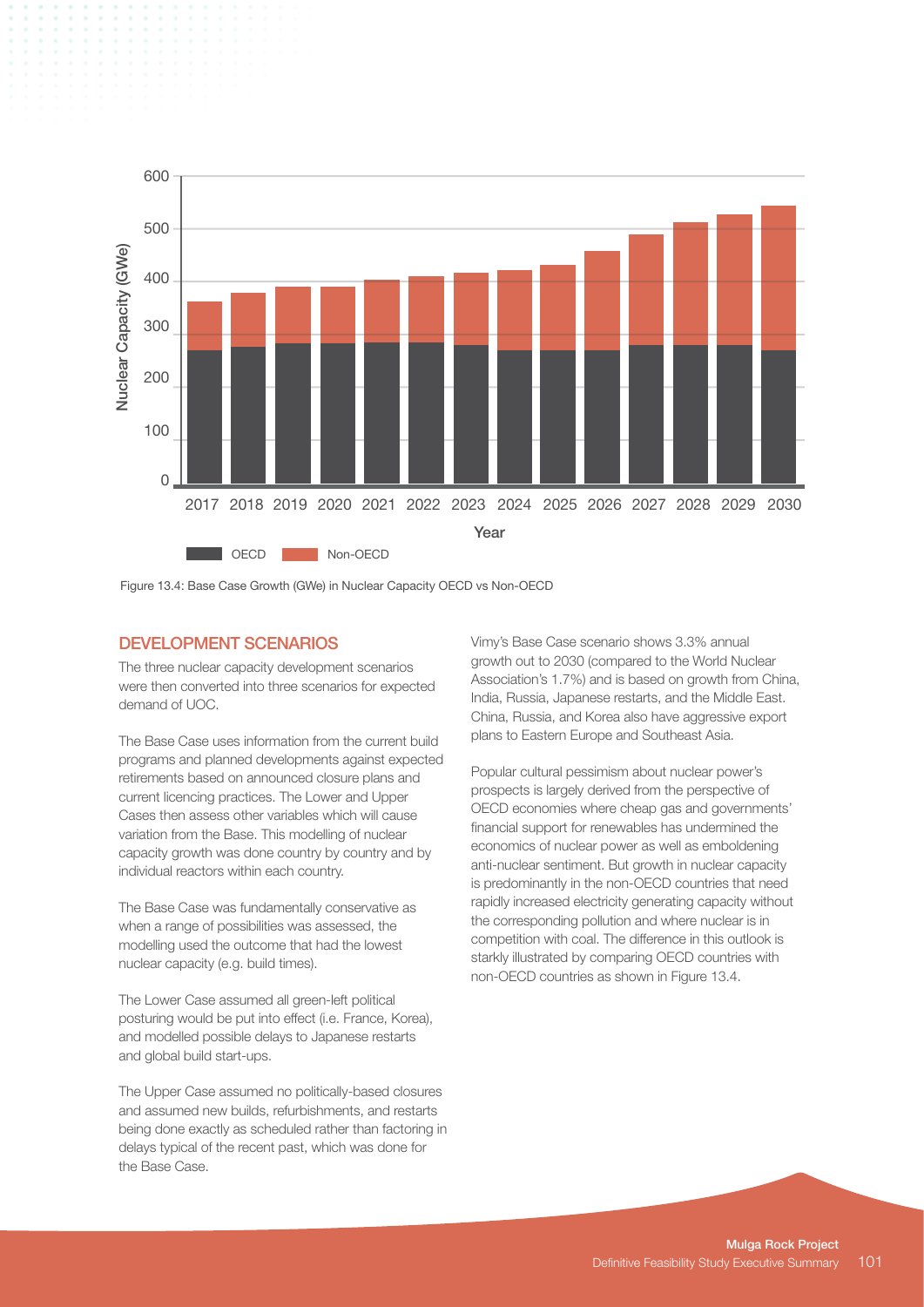#### NUCLEAR FUEL REQUIREMENTS

When assessing fuel requirements for the world nuclear fleet, Vimy considered these factors:

- » Existing fleet, which uses approximately 200t of U<sub>3</sub>O<sub>8</sub> annually per GWe;
- » New builds, which have the same burn rate as the existing fleet, but require about two and a quarter years' worth of fuel in the core on initial fuelling; and
- » Japanese start-ups, which do not require initial fuelling and will draw on existing stocks for the assessment period.

The timing and extent of the Japanese restarts is an inexact science. There are 4.2GWe in five reactors currently authorised to operate, and another 2.3GWe in two reactors expected to commence operations early in 2018. A further 19.9GWe have applied for restarts and are undergoing assessment; other reactors will subsequently apply over time.

As a working assumption, the Japanese restart is averaged over the next five years adding 4.4GWe each year and increasing the global fuel burn by around 10Mlbs per year by the end of 2022. However, when modelling the impact of Japanese restarts on aggregate fuel demand, Vimy assumed that Japanese restarts will only use existing stock holdings for refuelling the idled reactors and that there will be no increase in demand caused by the need to build precautionary stocks or to hold product as part of new working inventory.

Adding together overall demand for nuclear fuel as a result of the expected Japanese restart program with expected developments everywhere else results in a demand profile that commences at around 165Mlbs per annum, but grows quickly over the next decade by an average of 7Mlbs per year to reach 235Mlbs per annum by 2027.

#### **SUPPLY**

There are two forms of supply of uranium for use as fuel in nuclear reactors - primary supplies which are stocks of uranium that are mined and sent for immediate use as fuel in nuclear reactors, and secondary supplies which are all other sources of uranium that have been mined in earlier years and held in various parts of the fuel cycle which find their way back to being used as nuclear fuel. These secondary supplies include:

- » Civilian, government and military stockpiles;
- » Reprocessing spent fuel (plutonium);
- » Underfeeding; and
- » Enriching already depleted uranium.

Primary supply of uranium is dominated by a handful of key players; Kazatomprom, Cameco and Areva control around two-thirds of the world's primary supply. All of these companies announced production cuts for 2018 which will remove about 40Mlbs of production compared to 2016 levels.

Although Cameco announced a 'temporary' ten-month suspension of mining at McArthur River, if contract prices remain low, that suspension is expected to be extended until prices have adequately and sustainably recovered. The same holds true for Areva and Kazatomprom in that the announced cuts are unlikely to be reversed until pricing fundamentals improve. Furthermore, the uranium price required to provide an economic incentive to add future production required to meet increasing demand must be substantially higher than current prices and, in Vimy's view, higher than the price required to justify a reversal of the above-mentioned cuts. Accordingly, it can be deduced that a return to full production of those assets would not cause the same oversupply situation to recur for Vimy's base demand case.

Vimy's model assumes that the production cuts are expected to last for three years before being reviewed as the market recovers and achieves equilibrium.

Secondary supplies are expected to remain relatively stable at just below 30Mlbs per annum until 2020 and then fall as a result of the expected decrease in US Department of Energy uranium stockpile transfers. Although third party forecasts suggest this will be offset by additional supplies generated by the enrichment of depleted uranium using laser technology from 2024 onwards, Vimy does not expect this to be implemented until well after 2030.